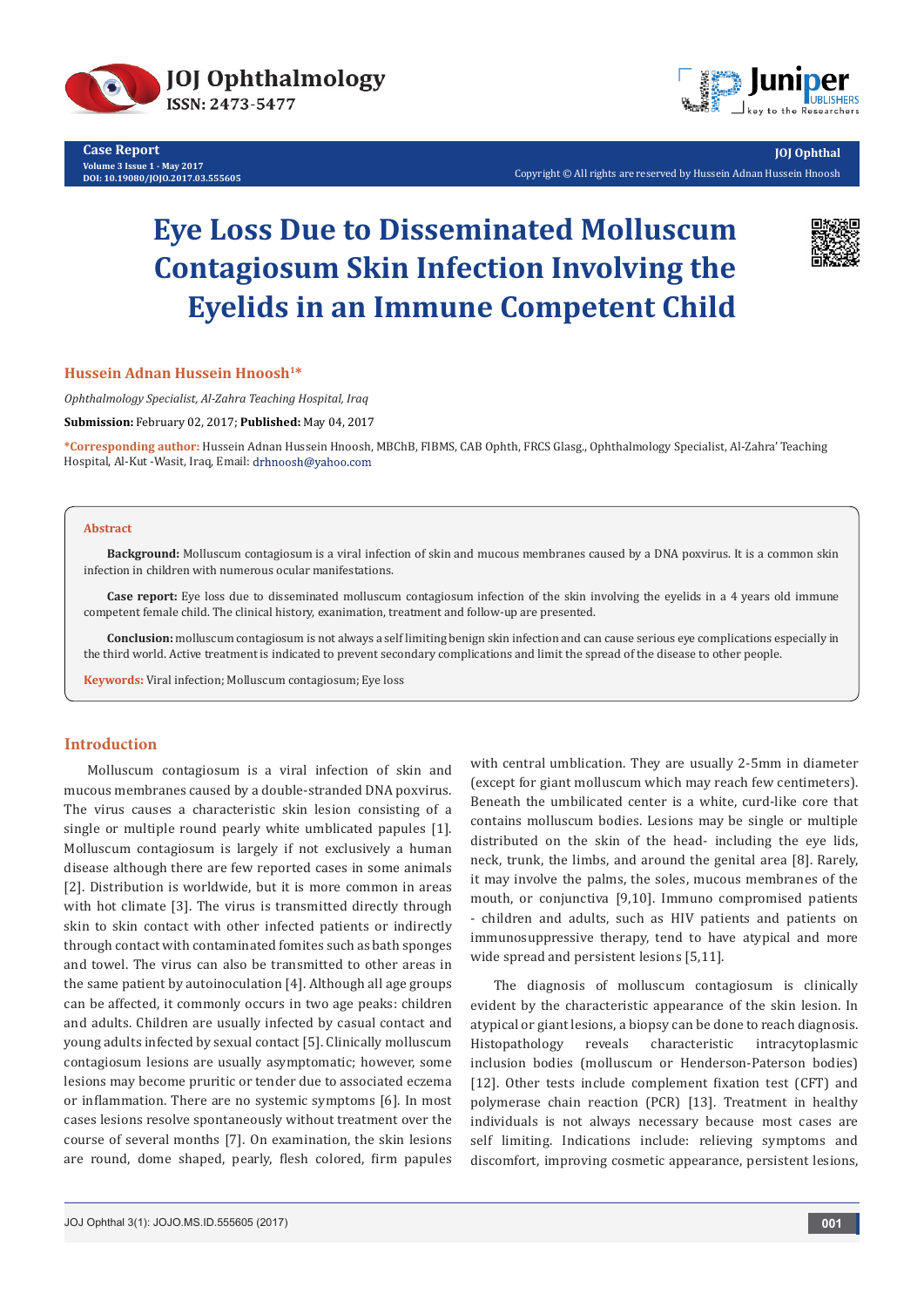and reduction of autoinoculation and spread to other contacts [14]. Many modalities exist [15]. Treatments can be divided into three categories: destructive- physical and chemical), immune modulators, and antiviral [16].

### **Case Report**

A four years old female child presented to the dermatologist with disseminated skin lesions involving the whole body surface area. The lesions were scattered all over the face, neck, trunk and limbs with larger concentrations around the eyelids- both eyesand the genital region. The lesions were round pearly white umblicated papules typical of molluscum contagiosum. The patient consulted many dermatologists before she was referred to an ophthalmologist for eye examination. On examination, the lesions were more confluent and concentrated around the eyelids skin and eyelid margins making it difficult to open the balpebral fissure for inspection of the conjunctiva and corneal surface, and the condition was associated with secondary pyogenic infection and discharge around the eyelid margin. Examination under general anesthesia to facilitate eyelids opening and subsequent surgical removal revealed infective keratitis on the right side with profuse pus discharge and extensive corneal stromal ulceration and melting.



**Figure 1**



**Figure 2**

The treating dermatologist and ophthalmologist started surgical excision of as many lesions as possible. The eye postoperatively was treated with intensive topical antibiotics eye drops and eye ointment for several days until the infection was resolved and healing of the corneal surface took place. The patient was referred to a pediatrician for the investigation of the possible cause of immune deficiency. The patient did not return subsequently for follow-up (Figure 1-3).



## **Discussion**

Molluscum contagiosum is usually described as a benign and self limiting skin infection that does not always require treatment [17]. However, this may not be the case when the eye is involved [18]. Ocular manifestations may present as a range of complications [1,6,19]. Lesion located on or near the lid margin may give rise to secondary chronic follicular conjunctivitis. Unless the lid margin is examined carefully, the causative molluscum lesion may be overlooked therefore it can be easily misdiagnosed and mistreated. Prolonged follicular conjunctivitis or secondary bacterial infection can result in keratitis usually in the form of fine punctate epithelial erosions or sub epithelial opacities. Corneal vascularisation, scarring and opacification may result in visual acuity loss. Molluscum contagiosum infection commonly involves the face and hands. Itching and scratching facilitate extension of infection to other parts of the same patient; therefore, the disease usually presents as multiple crops and less commonly as a solitary lesion which sometimes becomes a confluent multilobulated giant tumor affecting the eyelid [20,21]. Secondary infection and ulceration can result in permanent scarring.

Molluscum contagiosum is a common pediatric dermatosis in Iraq [22]. Al-Azawi reported a high prevalence of molluscum contagiosum virus (MCV) type I in children age group≤10 years [23]. In our clinical practice, molluscum contagiosum infection is wide spread and eye involvement is very common in Iraq. Predisposing factors may include low socioeconomic status, crowding, and low personal hygiene. It affects all age groups especially children in preschool age and primary school age. This highly contagious infection is usually acquired from contact with other infected people. They could be family members or visitors or more commonly other infected children in the neighborhood or schools.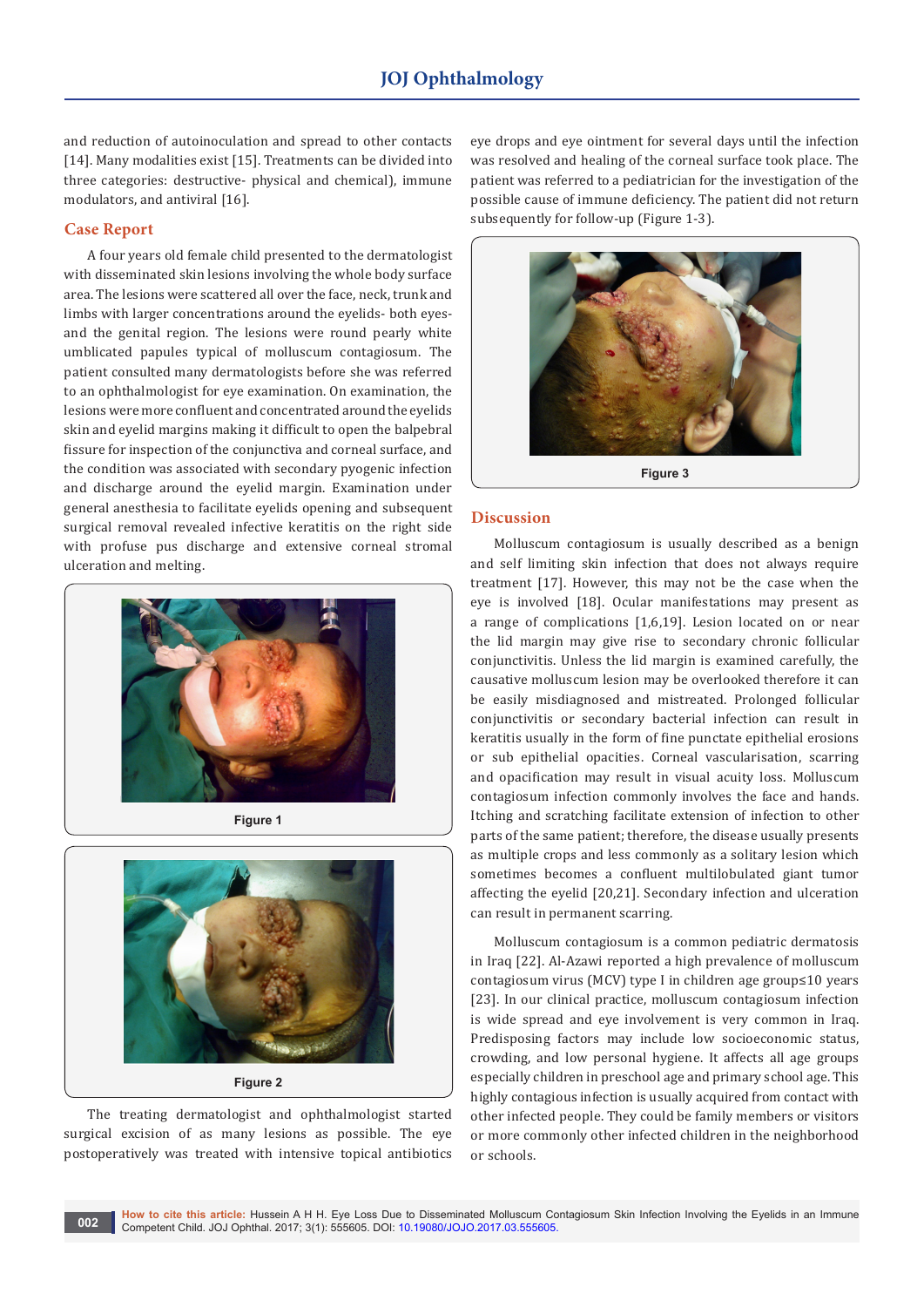Molluscum contagiosum infections involving the eyelids and periocular area are usually managed by ophthalmologists, and sometimes referred by dermatologists. Although many modalities of therapy are effective in destruction of the virus, the use of substances such as liquid nitrogen or chemicals in the vicinity of the eye may be hazardous [24,25]. Surgical removal by shave excision or curettage is a simple and effective procedure [23]. However, multiplicity of the lesions and young patient age usually necessitate light general anesthesia given by an anesthesiologist in an operation theater and therefore cannot be done as an outpatient office procedure in the minor surgical room. This may result in considerable suffering to the patient and parents and burden on the health care providers [3].

#### **Conclusion**

Molluscum contagiosum is not always a self-limiting benign skin infection, but it can cause serious eye complications especially in the third world. Active treatment is indicated to prevent secondary complications and limit the spread of the disease to other people.

#### **Disclosure**

The author reports no conflicts of interest in this work.

#### **References**

- 1. Kanski JJ (2007) Clinical Ophthalmology A Systematic Approach. (6<sup>th</sup> edn), Butterworth Heinemann Elsevier, USA, pp. 126.
- 2. [Fox R, Thiemann A, Everest D, Steinbach F, Dastjerdi A, et al. \(2012\)](https://www.ncbi.nlm.nih.gov/pubmed/22645156)  [Molluscum contagiosum in two donkeys. Veterinary Record 170\(25\):](https://www.ncbi.nlm.nih.gov/pubmed/22645156)  [649.](https://www.ncbi.nlm.nih.gov/pubmed/22645156)
- 3. [Braue A, Ross G, Varigos G, Kelly H \(2005\) Epidemiology and impact of](https://www.ncbi.nlm.nih.gov/pubmed/16060861)  [childhood molluscum contagiosum: a case series and critical review of](https://www.ncbi.nlm.nih.gov/pubmed/16060861)  [the literature. Pediatr Dermatol 22\(4\): 287-294.](https://www.ncbi.nlm.nih.gov/pubmed/16060861)
- 4. Tyring S (2003) [Molluscum contagiosum: the importance of early](https://www.ncbi.nlm.nih.gov/pubmed/14532898)  diagnosis and treatment. [Am J Obstet Gynecol 189\(3 Suppl\): S12-S16.](https://www.ncbi.nlm.nih.gov/pubmed/14532898)
- 5. [Scheartz JJ, Myskowski PL \(1992\) Molluscum contagiosum in patients](https://www.ncbi.nlm.nih.gov/pubmed/1357010)  [with human immunodeficiency virus infection: A review of twenty](https://www.ncbi.nlm.nih.gov/pubmed/1357010)seven patients. [J Am Acad Dermatol 27\(4\): 583-588.](https://www.ncbi.nlm.nih.gov/pubmed/1357010)
- 6. [Charteris DG, Bonshek RE, Tullo AB \(1995\) Ophthalmic molluscum](https://www.ncbi.nlm.nih.gov/pubmed/7612562/)  [contagiosum: clinical and immunopathological features. Br J](https://www.ncbi.nlm.nih.gov/pubmed/7612562/)  [Ophthalmol79\(5\): 476-481.](https://www.ncbi.nlm.nih.gov/pubmed/7612562/)
- 7. [Smith KJ, Yeager J, Skeleton H \(1999\)](https://www.ncbi.nlm.nih.gov/pubmed/10517682) Molluscum contagiosum: it's [clinical, histopathologic, and immunohistochemical spectrum.](https://www.ncbi.nlm.nih.gov/pubmed/10517682) Int J Dermatol [38\(9\): 664-672.](https://www.ncbi.nlm.nih.gov/pubmed/10517682)
- 8. [Hanson D, Diven DG \(2003\) Molluscum contagiosum. Dermatol Online](https://www.ncbi.nlm.nih.gov/pubmed/12639455)  [J 9\(2\): 2.](https://www.ncbi.nlm.nih.gov/pubmed/12639455)
- 9. [Ingraham HJ, Schoenleber DB \(1998\) Epibulbar molluscum](https://www.ncbi.nlm.nih.gov/pubmed/9512162)  [contagiosum. Am J Ophthalmol 125\(3\): 394-396.](https://www.ncbi.nlm.nih.gov/pubmed/9512162)
- 10. [Schulz D, Sarra GM, Koerner UB, Garweg JG \(2004\) Evolution of HIV-1](https://www.ncbi.nlm.nih.gov/pubmed/15221307) [related conjunctival molluscum contagiosum under HAART: report of](https://www.ncbi.nlm.nih.gov/pubmed/15221307)  [a bilaterally manifesting case and literature review. Graefes Arch Clin](https://www.ncbi.nlm.nih.gov/pubmed/15221307)  [Exp Ophthalmol 242\(11\): 951-955.](https://www.ncbi.nlm.nih.gov/pubmed/15221307)
- 11. [Robinson MR, Udell IJ, Garber PF, Perry HD, Streeten BW \(1992\)](https://www.ncbi.nlm.nih.gov/pubmed/1454352)  [Molluscum contagiosum of the eyelids in patients with acquired](https://www.ncbi.nlm.nih.gov/pubmed/1454352)  [immune deficiency syndrome. Ophthalmology 99\(11\): 1745-1747.](https://www.ncbi.nlm.nih.gov/pubmed/1454352)
- 12. [Cribier B, Scrivener Y, Grosshans E \(2001\) Molluscum contagiosum:](https://www.ncbi.nlm.nih.gov/pubmed/11285403)  [histologic patterns and associated lesions. A study of 578 cases. Am J](https://www.ncbi.nlm.nih.gov/pubmed/11285403)  [Dermatopathol 23\(2\): 99-103.](https://www.ncbi.nlm.nih.gov/pubmed/11285403)
- 13. [Thompson CH \(1997\) Identification and typing of molluscum](https://www.ncbi.nlm.nih.gov/pubmed/9365883)  [contagiosum virus in clinical specimens by polymerase chain reaction.](https://www.ncbi.nlm.nih.gov/pubmed/9365883)  [J Med Virol 53\(3\): 205-211.](https://www.ncbi.nlm.nih.gov/pubmed/9365883)
- 14. [Ordoukhanian E, Lane AT \(1997\) Warts and molluscum contagiosum:](https://www.ncbi.nlm.nih.gov/pubmed/9046937)  [beware of treatments worse than the disease. Postgrad Med 101\(2\):](https://www.ncbi.nlm.nih.gov/pubmed/9046937)  [223-226, 229-232, 235.](https://www.ncbi.nlm.nih.gov/pubmed/9046937)
- 15. [Travassos AR \(2013\) Molluscum Contagiosum. Therapeutics in](http://www.therapeutique-dermatologique.org/spip.php?article1561)  [dermatology.](http://www.therapeutique-dermatologique.org/spip.php?article1561)
- 16. [Hanna D, Hatami A, Powell J, Marcoux D, Maari C, et al. \(2006\) A](https://www.ncbi.nlm.nih.gov/pubmed/17156002)  [Prospective randomized trial comparing the efficacy and adverse](https://www.ncbi.nlm.nih.gov/pubmed/17156002)  [effects of four recognized treatments of molluscum contagiosum in](https://www.ncbi.nlm.nih.gov/pubmed/17156002)  children. [Pediatr Dermatol 23\(6\): 574-579.](https://www.ncbi.nlm.nih.gov/pubmed/17156002)
- 17. [Margo C, Katz NN \(1983\) Management of periocular molluscum](https://www.ncbi.nlm.nih.gov/pubmed/6864411)  [contagiosum in children. J Pediatr Ophthalmol Strabismus 20\(1\):19-](https://www.ncbi.nlm.nih.gov/pubmed/6864411) [21.](https://www.ncbi.nlm.nih.gov/pubmed/6864411)
- 18. [Richard M Redmond \(2004\) Molluscum contagiosum is not always](https://www.ncbi.nlm.nih.gov/pubmed/15310623/)  benign. [BMJ 329\(7462\): 403.](https://www.ncbi.nlm.nih.gov/pubmed/15310623/)
- 19. [Schornack MM, Siemsen DW, Bradley EA, Salomao DR, Lee HB \(2006\)](https://www.ncbi.nlm.nih.gov/pubmed/17026608)  [Ocular manifestations of molluscum contagiosum. Clin Exp Optom](https://www.ncbi.nlm.nih.gov/pubmed/17026608)  [89\(6\): 390-393.](https://www.ncbi.nlm.nih.gov/pubmed/17026608)
- 20. [Prem Vardhan, Shilpa Goel, Gaurav Goyal, Naresh Kumar \(2010\)](https://www.ncbi.nlm.nih.gov/pubmed/20413930/)  [Solitary giant molluscum contagiosum presenting as lid tumor in an](https://www.ncbi.nlm.nih.gov/pubmed/20413930/)  [immunocompetent child. Indian J Ophthalmol 58\(3\): 236-238.](https://www.ncbi.nlm.nih.gov/pubmed/20413930/)
- **21.**[Karadag AS, Karadag R, Bilgili SG, Calka O, Demircans YT \(2013\) Giant](https://www.ncbi.nlm.nih.gov/pubmed/23901686)  [molluscum contagiosum in an immunocompetent child. J Pak Med](https://www.ncbi.nlm.nih.gov/pubmed/23901686)  [Assoc 63\(6\): 778-779.](https://www.ncbi.nlm.nih.gov/pubmed/23901686)
- 22. [Al-Mendalawi MD, Ibrahim JG \(2012\) Pattern of dermatoses in Iraqi](https://www.ncbi.nlm.nih.gov/pubmed/22768699)  [children. East Mediterr Health J 18\(4\): 365-371.](https://www.ncbi.nlm.nih.gov/pubmed/22768699)
- 23. [Al-Azawi MK \(2013\) Polymerase chain reaction for detection and](http://www.iasj.net/iasj?func=fulltext&aId=80404)  [genotyping of molluscum contagiosum virus in Diyala Province. Diyala](http://www.iasj.net/iasj?func=fulltext&aId=80404)  [Journal of Medicine 4 \(1\): 33-43.](http://www.iasj.net/iasj?func=fulltext&aId=80404)
- **24.**Prigent F, Cambazard F (1992) [How to treat molluscum contagiosum](https://www.ncbi.nlm.nih.gov/pubmed/1444111)  [of eyelids when curettage and liquid nitrogen may be hazardous?. Ann](https://www.ncbi.nlm.nih.gov/pubmed/1444111)  [Dermatol Venereol 119\(6-7\): 493.](https://www.ncbi.nlm.nih.gov/pubmed/1444111)
- **25.**Gonnering RS, Kronish JW (1988) Treatment of periorbital Molluscum contagiosum by incision and curettage. Ophthalmic Surg 19(5): 325- 327.